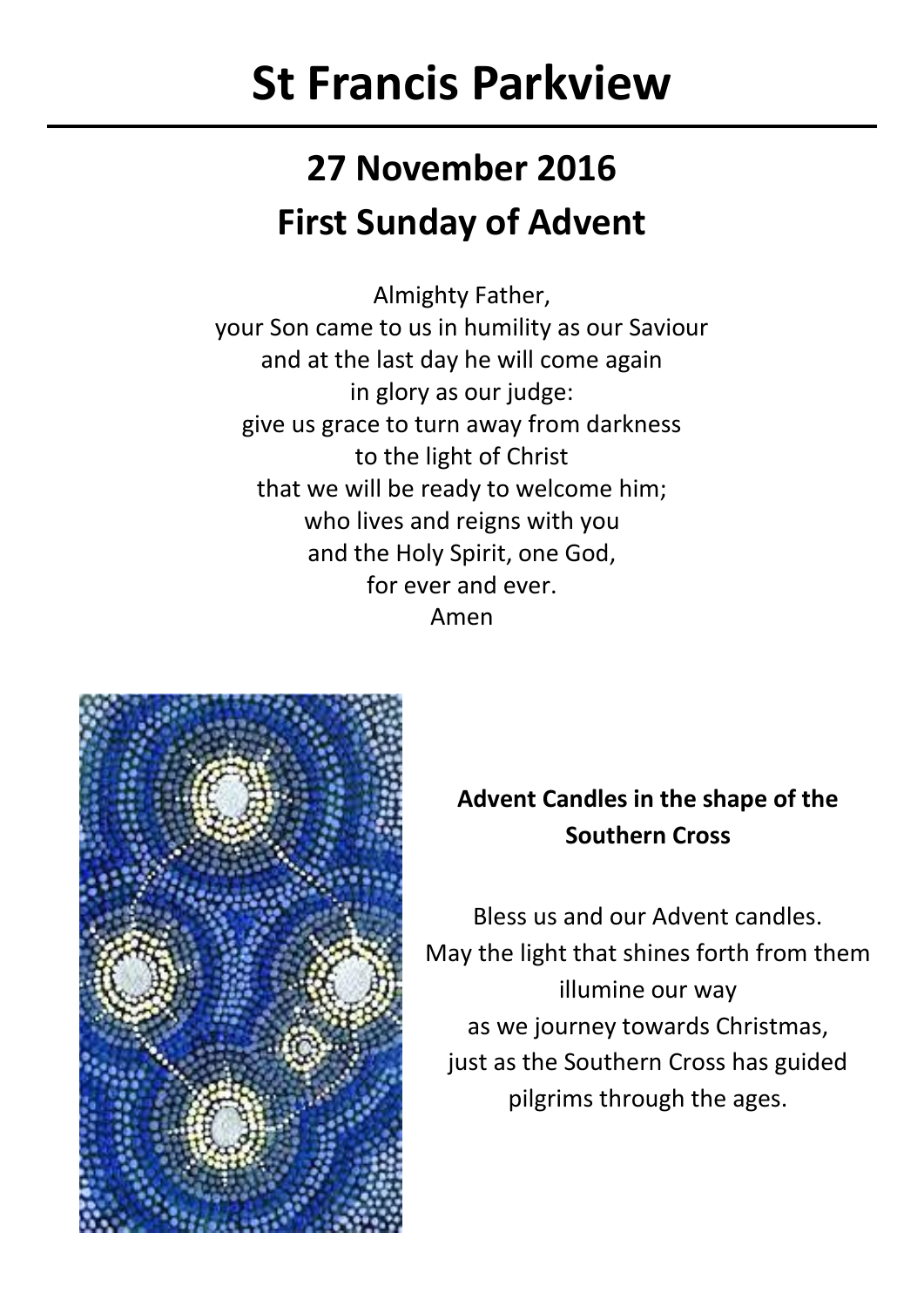**Pray for the Church:** Kansas – VII, The Episcopal Church and for the Rt Revd Dean Wolfe. We pray for **Steve our Bishop** and for Liziwe his wife.

**Prayer for the World:** Father in heaven, our hearts desire the warmth of your love and our minds are searching for the light of your Word. Increase our longing for Christ our Savior and give us the strength to grow in love, that the dawn of his coming may find us rejoicing in his presence and welcoming the light of his truth. We ask this in the name of Jesus the Lord.

### **Prayer for Parishioners:**

**Birthdays: Monday 28:** Cameron Fermin; Alexandra Tucker; **Tuesday 29:** Derek Pryor; Zimkhitha Mkhoza; Diketso Mufamandi; Reuben Pienaar; **Wednesday 30:** Nicholas Whittaker; Caelen Buchanan; Caley May; Garry Peckett; **Thursday 1:** Piero Gianadda; Lerato Morand; **Friday 2:**Esther Malia; **Saturday 3:** Hayley Pienaar

**Families to be prayed for this week:** Gugu Mhlanga; Peter, Sue and Isabelle Middleton; Terri and Marlon Miller; George Miller; Janet Wilson and Greg, Amelia, William and Beatrix Mills; Andre, Jill, Hannah, Levi and Luke Mills

**Prayers for those in need of prayer:** Sonja Begg; Pat Cawthorn; Bill Currie; Rosemary Dormer; Jeffery Gavin; Chloe Heylen; Pam King; Xenka Kinnaird; Ally Martin; Khanya Mills; Maria Miszti; Tsungi Ngwenya; Maria Nkabinde; Jay Owens; Geoff Paxton; Wendy Price; Val Robertson; Marlene Sterling; Desmond Tutu, Hope Zwambile

**Year's Mind:** Barry Osler; Lettie Twala; Aileen Hope; Jack du Toit; Ivy Brooks

| <b>READINGS THIS WEEK</b>                                                                                                       |            |  |                      | EUCHARIST 07:30                              | EUCHARIST 09:30             |
|---------------------------------------------------------------------------------------------------------------------------------|------------|--|----------------------|----------------------------------------------|-----------------------------|
| Isaiah 2: 1-5                                                                                                                   | OT 667     |  | Celebrant            | Paul Germond                                 | Maria Frahm-Arp             |
| Psalm 122                                                                                                                       | <b>APR</b> |  | Preacher             | Cynthia Botha                                | Cynthia Botha               |
| Romans 13: 11-14                                                                                                                | NT 202     |  | Worship              | Susan Alexander                              | Chloe Heylen                |
| Matthew 24: 36-44                                                                                                               | NT 36      |  | Leader               |                                              |                             |
|                                                                                                                                 |            |  | <b>Fucharistic</b>   |                                              | Advent 1 Eucharistic Prayer |
| <b>HYMNS 07:30</b><br>440 Christ is the world's light<br>165 (Tune 63) Lord of the worlds above<br>160 We love the place, O God |            |  | Prayer               |                                              |                             |
|                                                                                                                                 |            |  | Server               | Alan King                                    |                             |
|                                                                                                                                 |            |  | <b>First Reader</b>  | James Ridley                                 | Nigel Carman                |
|                                                                                                                                 |            |  | <b>Second Reader</b> | Mike Honnet                                  | Jillian Carman              |
|                                                                                                                                 |            |  | <b>Music</b>         | James Ridley                                 | <b>Ruth Coggin</b>          |
| 29 The Lord will come and not be slow                                                                                           |            |  | <b>Sides People</b>  | Mike Honnet                                  | Piero Gianadda              |
|                                                                                                                                 |            |  |                      | Mike Williams                                | Tongai Furusa               |
| We invite you to come to the                                                                                                    |            |  | <b>Chapel Prayer</b> | Ann Pryor                                    | Colleen Gordon              |
| Lady Chapel during and after                                                                                                    |            |  | Powerpoint           | Bongumusa Zungu                              |                             |
| communion if you would like someone                                                                                             |            |  | <b>Flowers</b>       | Kim Carlile                                  |                             |
| to pray for you or with you.                                                                                                    |            |  | <b>Keys Unlock</b>   | Mike Honnet                                  |                             |
|                                                                                                                                 |            |  | <b>Keys Lock Up</b>  | Theo Coggin                                  |                             |
|                                                                                                                                 |            |  | <b>Rock n Roll</b>   | Clementine Nishimwe                          |                             |
|                                                                                                                                 |            |  |                      | Sue Middleton                                |                             |
|                                                                                                                                 |            |  | Tea 09:30            | <b>Hilary Carman and Clementine Nishimwe</b> |                             |
|                                                                                                                                 |            |  |                      |                                              |                             |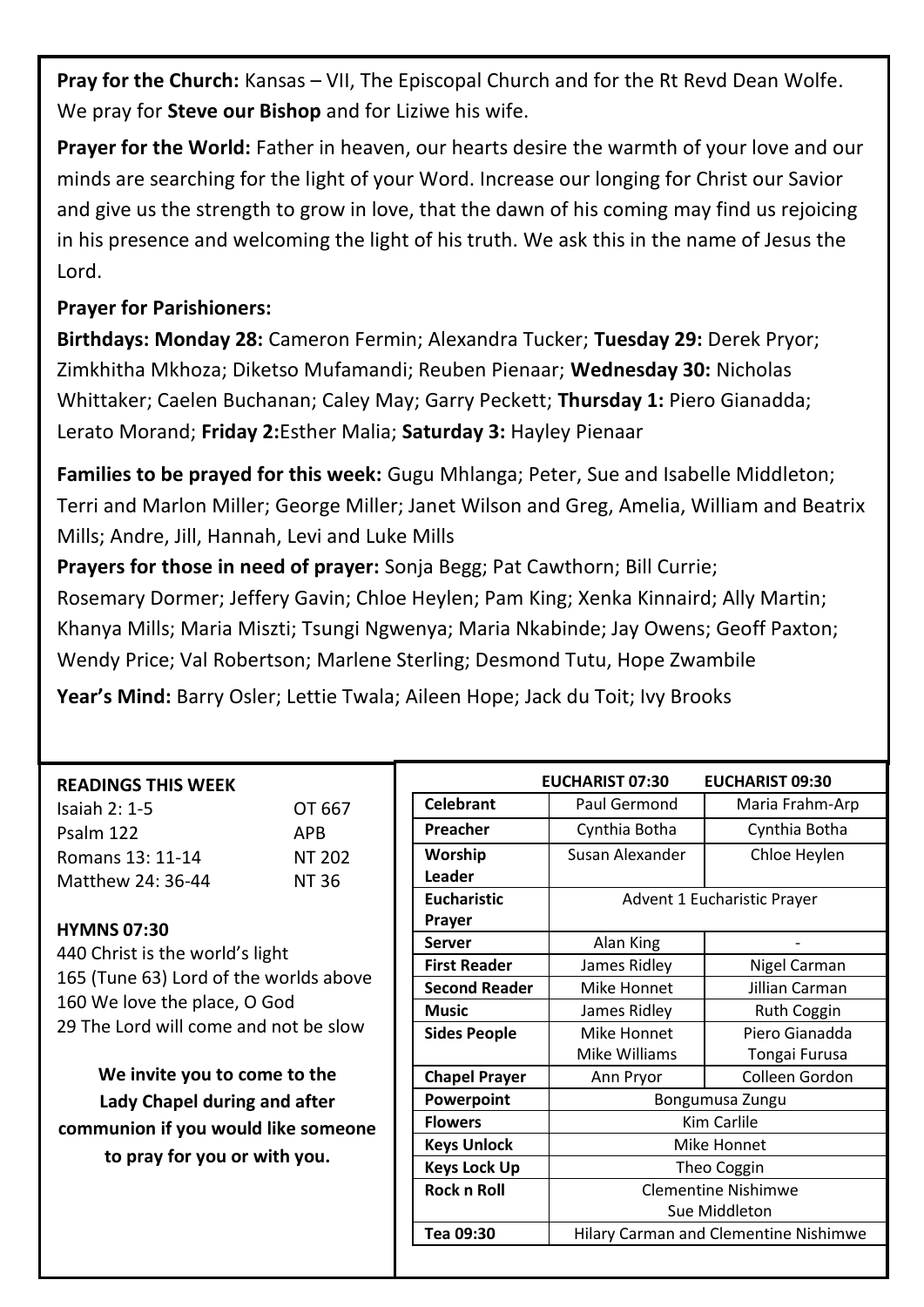

**BECOME AN ACTIVE MEMBER OF THE PARISH'S MINISTRY BY CONTRIBUTING TO DG!**

**BRING YOUR DG PLEDGE FORM ON SUNDAY NOVEMBER 27 OR DECEMBER 4**



### **The Advent Candles in the Shape of the Southern Cross**

In the night sky of the Southern Hemisphere, the four central stars of the Southern Cross shine permanently above us. From ancient times, these stars offered travellers and ocean navigators who looked up to them, a sure sense of direction, the way to true south. In this season of Advent we remember and anticipate the coming into the world of the light that enlightens everyone. So also as Christians, we look to the cross of Jesus and the light of His resurrection to offer us a true bearing for our lives; to Christ who is the Way, the Truth, the Life.

This Advent we place the Advent Candles in the shape of the Southern Cross in front of the altar in place of the traditional Advent Wreath. The wreath reflects the Northern Hemisphere winter conditions. By using the Southern Cross in this way we, with many other parishes in the Anglican Church of Southern Africa, are guided by *Celebrating Sunday under Southern Skies* a liturgical resource book published in September and approved by the Provincial Synod for use in parishes. The Advent Liturgy we will use throughout Advent 2016 has been shaped by this useful and exciting book.

The Southern Cross constellation is made up of five stars scientifically called Acrux, Mimosa, Gacrux, Delta Crucis, and Epsilon Crucis. Depending on the time of year and the position of the viewer the arrangement and shape of the constellation can vary.

Each Sunday at the lighting of the Advent Candles we will use the names of these stars for each candle, the 5th, Epsilon Crusis, being the candle we light on Christmas day. It is the candle in the gold candlestick.